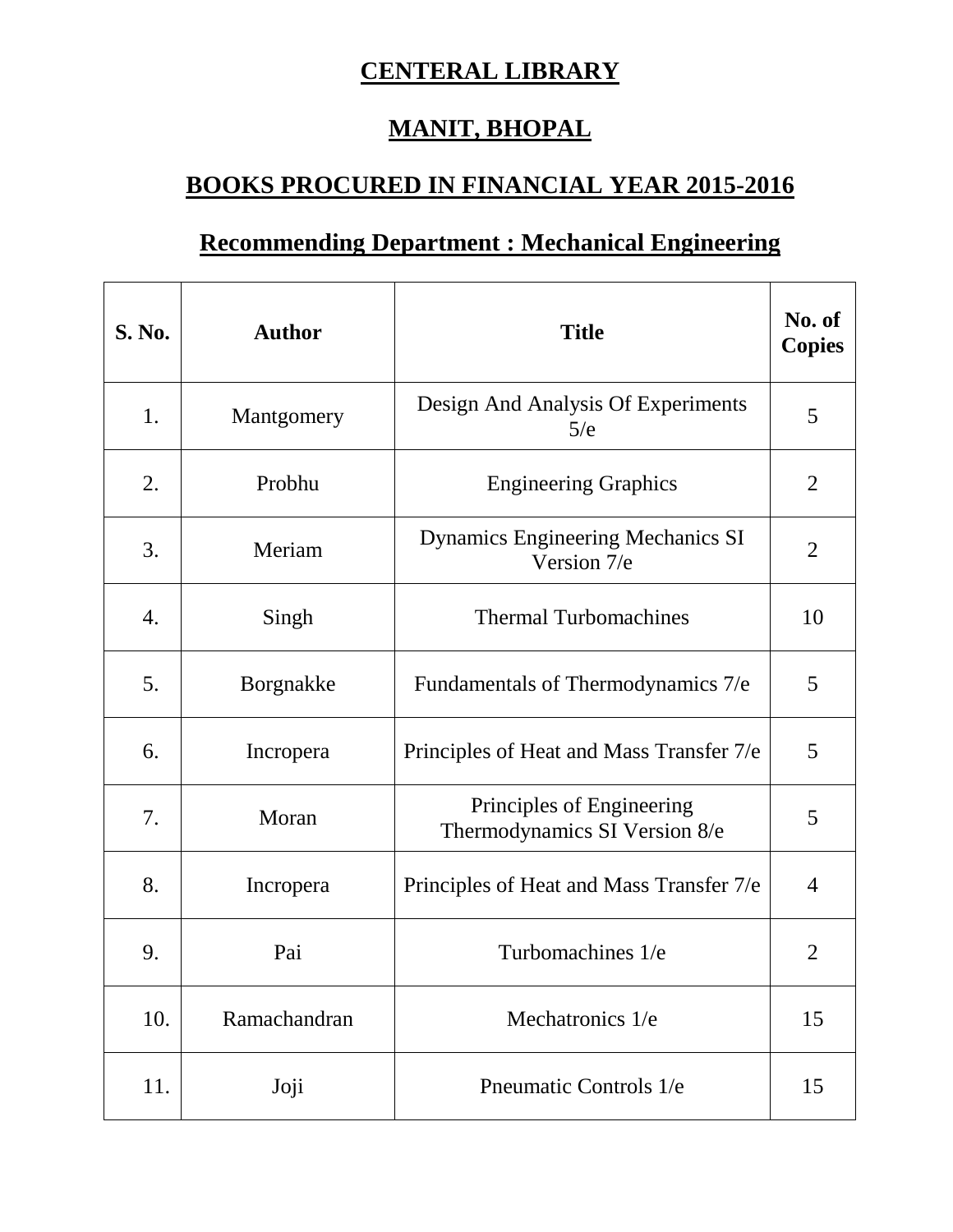| <b>S. No.</b> | <b>Author</b>        | <b>Title</b>                                                                                 | No. of<br><b>Copies</b> |
|---------------|----------------------|----------------------------------------------------------------------------------------------|-------------------------|
| 12.           | <b>Niku</b>          | Introduction to Robotics 2/e                                                                 | 5                       |
| 13.           | Patil                | Mechanical System Design 2/e                                                                 | 2                       |
| 14.           | Rajendra             | Principles of Engineering Metrology                                                          | 15                      |
| 15.           | S Mukhopadhyay       | Industrial Instrumentation Control and<br>Automation                                         | 5                       |
| 16.           | Carl C Koch          | <b>Nanostructured Materials</b>                                                              | 5                       |
| 17.           | R P Mohanty          | Handbook of Total Quality Management                                                         | 10                      |
| 18.           | <b>Robert Balmer</b> | Thermodynamics: Theory and<br>Application                                                    | 1                       |
| 19.           | Kundu                | <b>Fundamentals of Fracture Mechanics</b>                                                    | 10                      |
| 20.           | Anderson             | Fracture Mechanics 3/e                                                                       | 3                       |
| 21.           | Benaroya             | <b>Mechanical Vibration Analysis</b><br><b>Uncertainties And Control</b>                     | 5                       |
| 22.           | Ugural               | Stresses in Beams, Plates, and Shells 3/e                                                    | 5                       |
| 23.           | Ferguson             | <b>Internal Combustion Engines: Applied</b><br>Thermosciences, 2/e                           | 20                      |
| 24.           | Liu                  | Introduction to Hybrid Vehicle System<br>Modeling and Control: Processes and<br>Applications | 20                      |
| 25.           | Groover              | Principles of Modern Manufacturing 5/e                                                       | 10                      |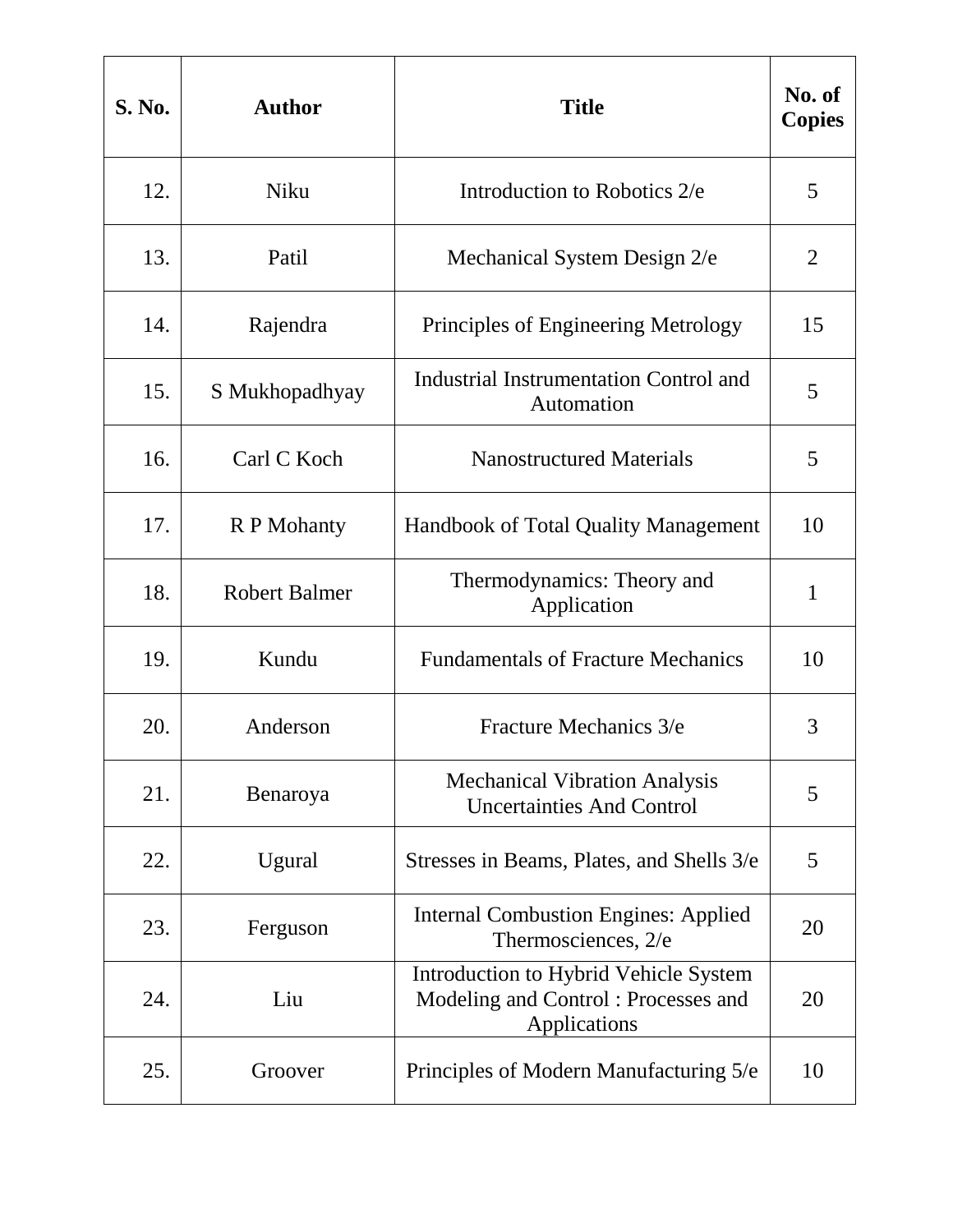| <b>S. No.</b> | <b>Author</b>               | <b>Title</b>                                                                                        | No. of<br><b>Copies</b> |
|---------------|-----------------------------|-----------------------------------------------------------------------------------------------------|-------------------------|
| 26.           | Chattopadhyay               | Maching And Maching Tools 1/e                                                                       | 10                      |
| 27.           | <b>Black</b>                | De Garmo's Materials And Processes In<br>Manufacturing International Student<br>Version 11/e        | 5                       |
| 28.           | Ostwald                     | <b>Manufacturing Processes and Systems</b><br>9/e                                                   | 5                       |
| 29.           | Groover                     | Principles of Modern Manufacturing 5/e                                                              | 10                      |
| 30.           | Ostwald                     | <b>Manufacturing Processes and Systems</b><br>9/e                                                   | 10                      |
| 31.           | <b>Black</b>                | De Garmo's Materials And Processes In<br><b>Manufacturing International Student</b><br>Version 11/e | 10                      |
| 32.           | kelly                       | Advanced Vibration Analysis 1/e                                                                     | 5                       |
| 33.           | Mehta                       | Mechanical Vibrations for students of<br>BE/Btech 1/e                                               | 5                       |
| 34.           | Sushil Kumar<br>Shrivastava | Maintenance Engineering (Principles,<br>Practices and Management) 1/e                               | 8                       |
| 35.           | Youssef                     | Manufacturing Technology Materials,<br>Processes, and Equipment                                     | 20                      |
| 36.           | Arasu                       | <b>Turbo Machines</b>                                                                               | $\overline{2}$          |
| 37.           | Gautam                      | <b>Power Plant Engineering</b>                                                                      | 5                       |
| 38.           | Shanmuga                    | <b>Hydraulic and Pneumatic Controls</b><br>(Understanding Made Easy)                                | 20                      |
| 39.           | Garg                        | <b>Industrial Maintenance</b>                                                                       | 10                      |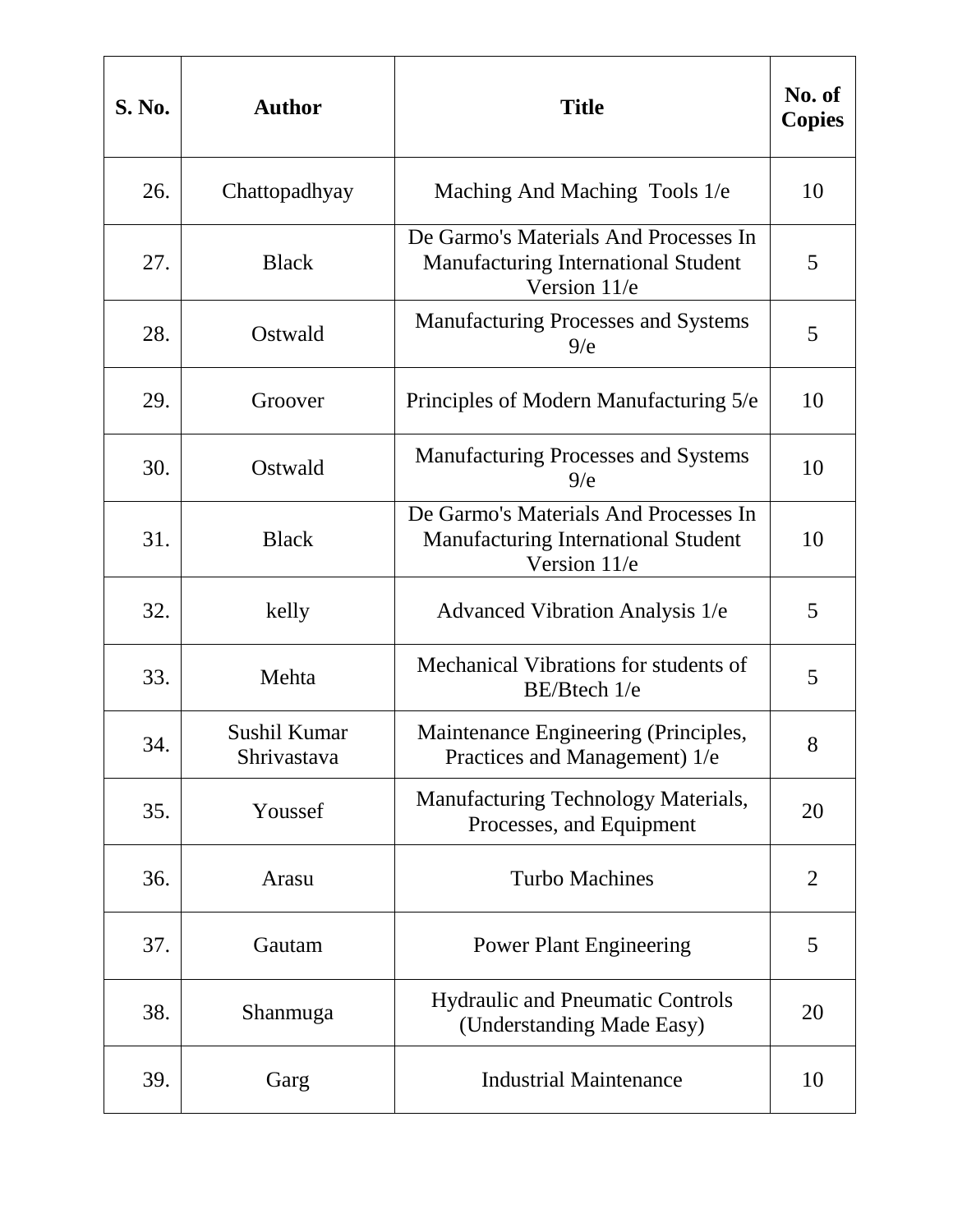| <b>S. No.</b> | <b>Author</b>  | <b>Title</b>                                        | No. of<br><b>Copies</b> |
|---------------|----------------|-----------------------------------------------------|-------------------------|
| 40.           | R K Dhawan     | A Textbook of Machine Drawing                       | 5                       |
| 41.           | V Vijayan      | <b>Total Quality Management for VII</b><br>Semester | 10                      |
| 42.           | Hall           | Machine Design (in si Units)                        | 15                      |
| 43.           | <b>Budynas</b> | ADV. STRENGTH & APPLIED<br>STRESS 2/e               | 15                      |
| 44.           | <b>Nag</b>     | Mechanical Vibrations 1/e                           | 5                       |
| 45.           | <b>Nag</b>     | Strength Of Materials 2/e                           | 3                       |
| 46.           | O Connor       | Practical Reliability Engineering 4/e               | 10                      |
| 47.           | Palam          | <b>Mechanical Vibration</b>                         | 10                      |
| 48.           | Erwin Kreyszig | <b>Advanced Engineering Mathematics</b><br>10/e     | 10                      |
| 49.           | Arora          | <b>Refrigeration And Air Conditioning</b>           | 5                       |
| 50.           | Dixit          | <b>Heat and Mass Transfer</b>                       | 5                       |
| 51.           | Khan           | <b>Non Conventional Energy Resources</b>            | 5                       |
| 52.           | Nag            | <b>Heat and Mass Transfer</b>                       | 5                       |
| 53.           | Shivananda     | World Class Maintenance Management<br>1/e           | 20                      |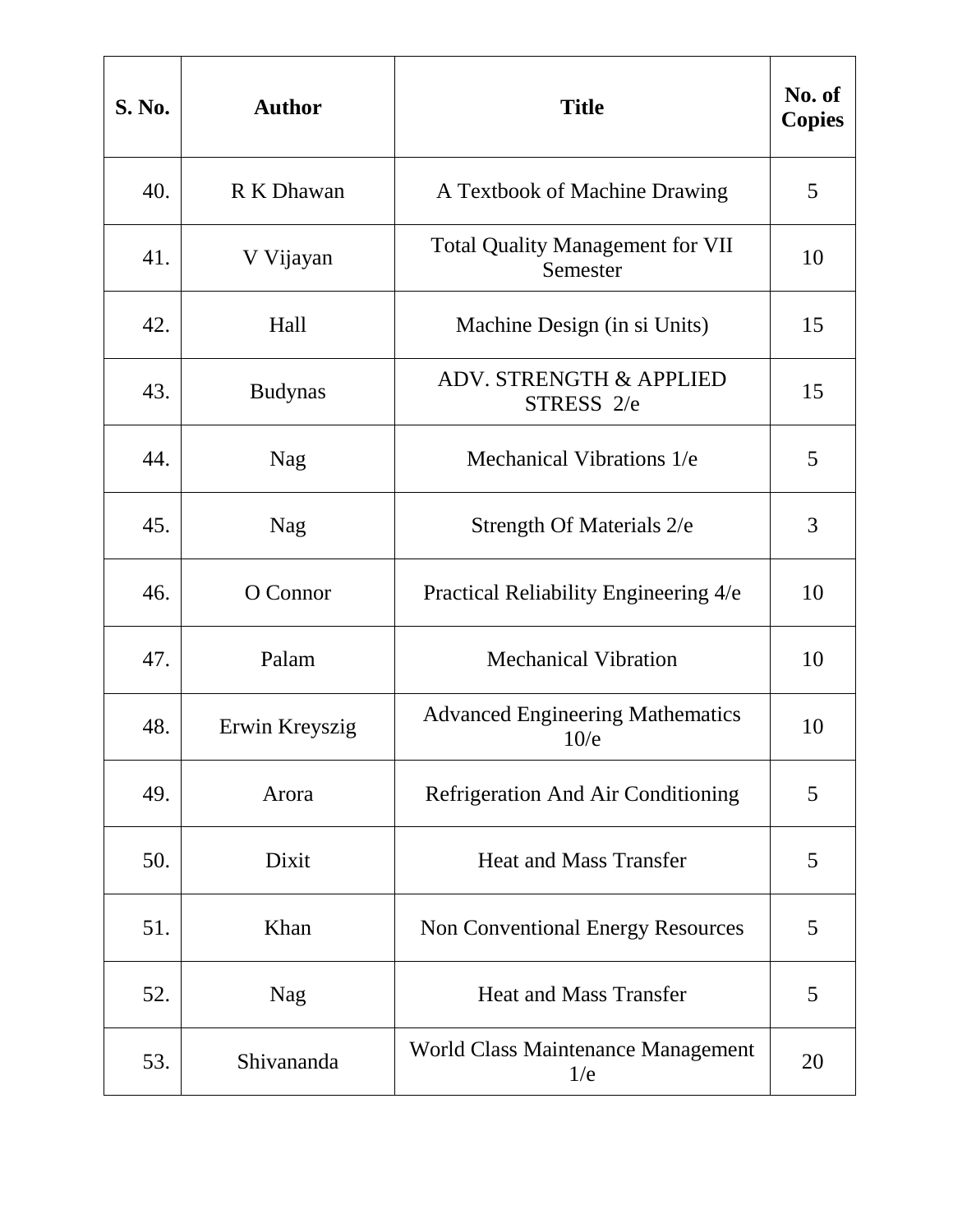| S. No. | <b>Author</b> | <b>Title</b>                                                        | No. of<br><b>Copies</b> |
|--------|---------------|---------------------------------------------------------------------|-------------------------|
| 54.    | Ganesan       | Internal Combustion Engines 4th ed                                  | 16                      |
| 55.    | Crouse        | Automotive Mechanics 10/e                                           | 20                      |
| 56.    | Srinivasan    | <b>Automotive Mechanics</b>                                         | 20                      |
| 57.    | Desai         | Handbook of Energy Audit 1/e                                        | 3                       |
| 58.    | Stoecker      | Design of Thermal Systems 3rd ed                                    | 3                       |
| 59.    | Nag           | Power Plant Engineering 4th ed                                      | 5                       |
| 60.    | Arora         | <b>Refrigation And Air Conditioning</b>                             | 5                       |
| 61.    | Yahya         | <b>Turbines Compressors And Fans</b>                                | 3                       |
| 62.    | Chattopadhyay | <b>Boiler Operation Engineering:</b><br>Questions and Answers 3/e   | 3                       |
| 63.    | Holman        | <b>Experimental Methods For Engineers</b>                           | $\overline{2}$          |
| 64.    | Doebelin      | Doebelin's Measurement Systems                                      | 3                       |
| 65.    | Cengel        | <b>Heat and Mass Transfer: Fundamentals</b><br>and Applications 5/E | 5                       |
| 66.    | <b>Boresi</b> | Advanced Mechanics of Materials 6/e                                 | 20                      |
| 67.    | Dym           | Engineering Design 4/e                                              | 10                      |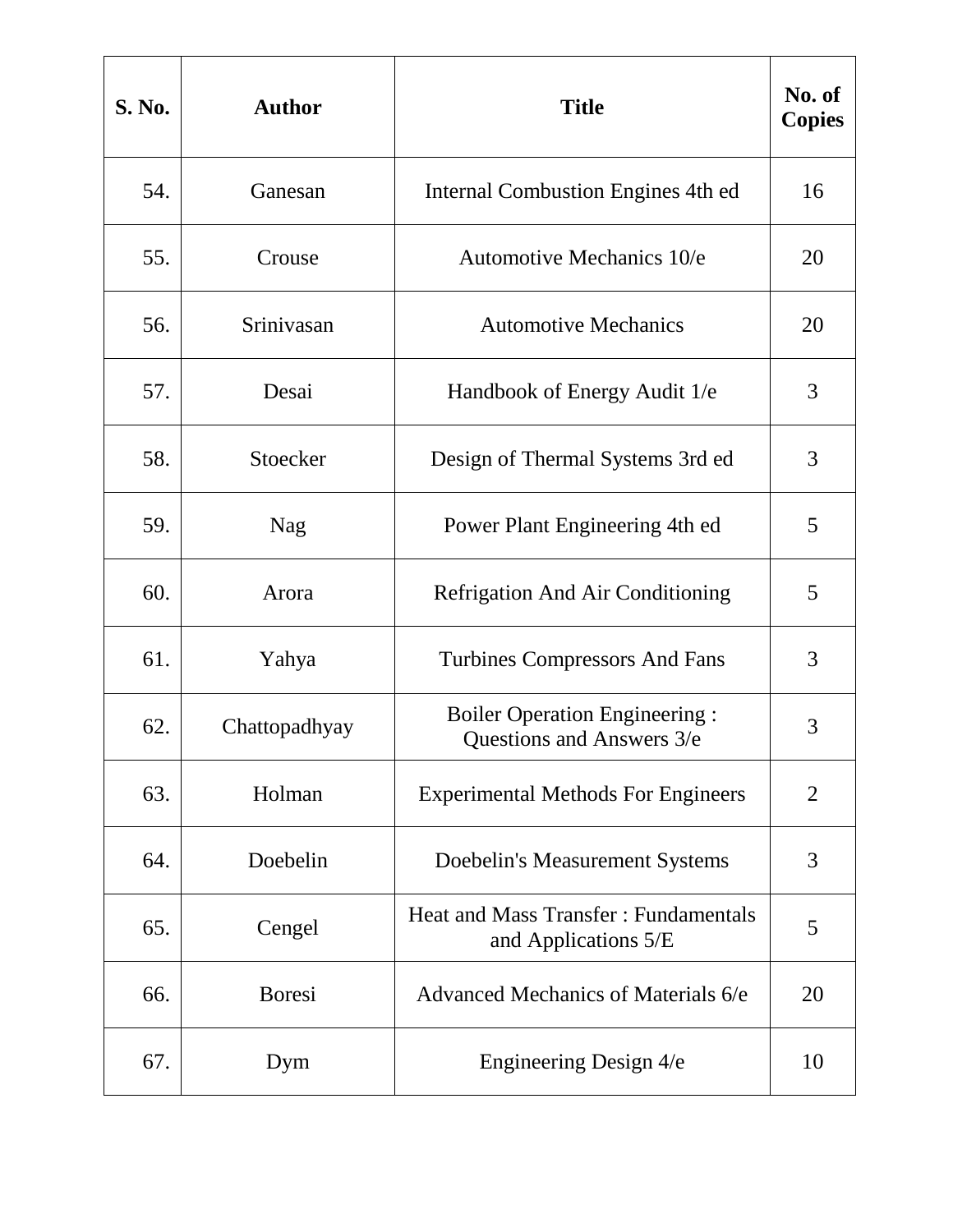| <b>S. No.</b> | <b>Author</b>         | <b>Title</b>                                                            | No. of<br><b>Copies</b> |
|---------------|-----------------------|-------------------------------------------------------------------------|-------------------------|
| 68.           | Ferguson              | <b>Internal Combustion Engines: Applied</b><br>Thermosciences, 2/e      | 5                       |
| 69.           | Robert C              | Machine Component Design 5/e                                            | 10                      |
| 70.           | Meriam                | <b>Engineering Mechanics - Statics SI</b><br>Version (Volume - 1) 7/e   | 20                      |
| 71.           | Meriam                | <b>Engineering Mechanics Dynamics SI</b><br>Version 7ed                 | 18                      |
| 72.           | C P Kothandaraman     | <b>Refrigerant Tables and Charts</b>                                    | 50                      |
| 73.           | <b>MKJ</b>            | Numerical Methods: For Scientific and<br><b>Engineering Computation</b> | 5                       |
| 74.           | K L Naryana           | Production Drawing 3/e                                                  | 5                       |
| 75.           | S S Rao               | Engineering Optimization: Theory and<br>Practice 3/e                    | $\overline{2}$          |
| 76.           | B L Juneja            | <b>Fundamentals of Metal Forming</b><br>Processes 2/e                   | 5                       |
| 77.           | K L Narayana          | Machine Drawing 4/e                                                     | 3                       |
| 78.           | V Kadambi             | An Introduction to Energy Conversion :<br>Turbomachinery Vol. III 2/e   | 10                      |
| 79.           | R C Sachdeva          | Fundamentals of Engineering Heat and<br>Mass Transfer (SI Units)        | 10                      |
| 80.           | M K Singh             | <b>Unconventional Manufacturing Process</b><br>1/e                      | 10                      |
| 81.           | <b>Adarsh Swaroop</b> | Mechanics of Materials 2/e                                              | 10                      |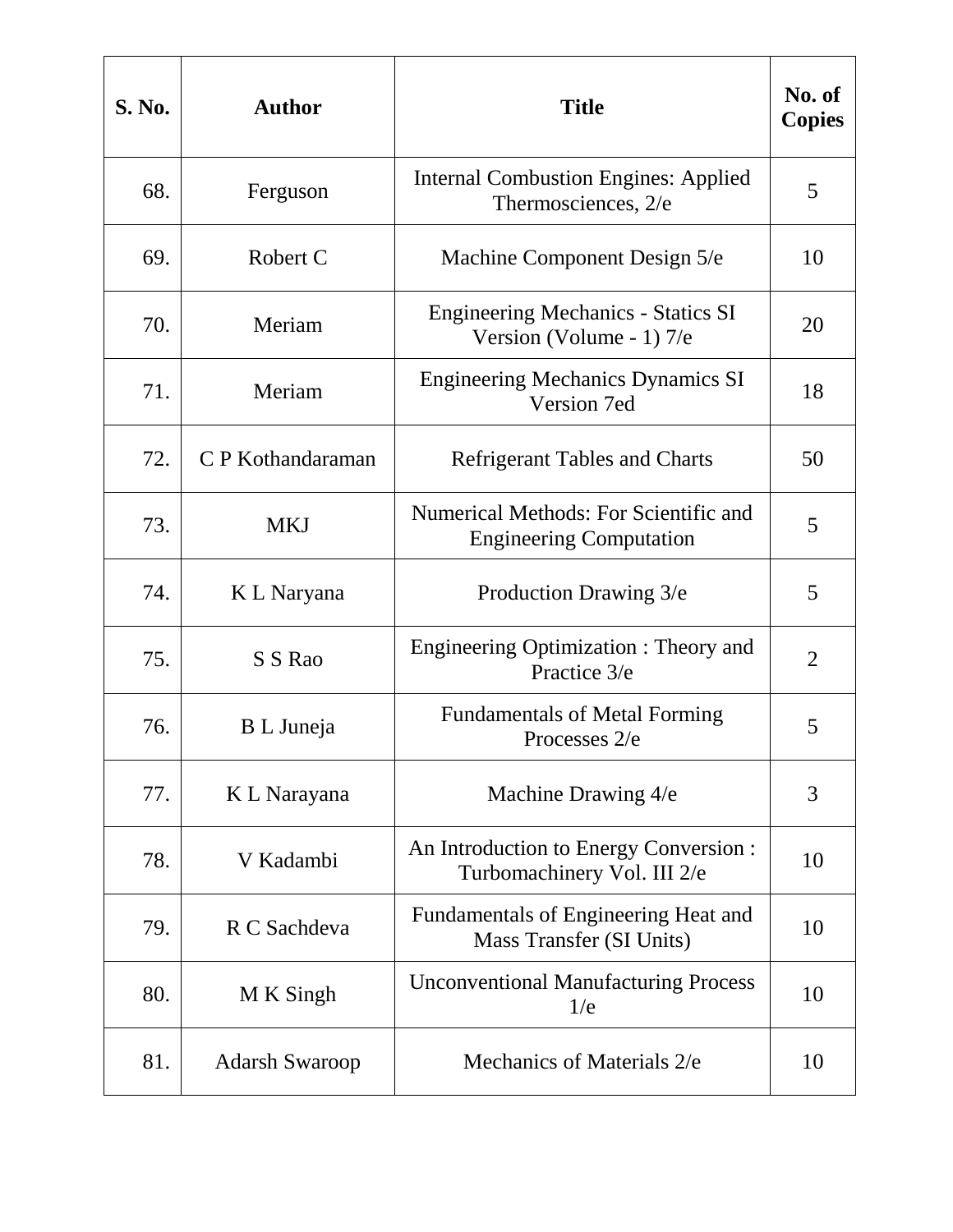| <b>S. No.</b> | <b>Author</b>   | <b>Title</b>                                                                            | No. of<br><b>Copies</b> |
|---------------|-----------------|-----------------------------------------------------------------------------------------|-------------------------|
| 82.           | <b>Black</b>    | De Garmo's Materials And Processes In<br>Manufacturing International Student<br>Version | 5                       |
| 83.           | Kapur           | <b>Reliability In Engineering Design</b>                                                | 20                      |
| 84.           | Mantgomery      | Design And Analysis Of Experiments<br>5/e                                               | 6                       |
| 85.           | Ravindran       | <b>Operations Research Principles and</b><br>Practice 2/e                               | 20                      |
| 86.           | M H Annaiah     | Design of Machine Elements-I 1st<br>Edition                                             | 5                       |
| 87.           | M H Annaiah     | <b>Computer Aided Engineering Drawing</b>                                               | 5                       |
| 88.           | A Ravindran     | Engineering Optimization 2/e                                                            | 20                      |
| 89.           | S S Bhavikatti  | Finite Element Analysis 3/e                                                             | $\overline{2}$          |
| 90.           | D S Chauhan     | <b>Non- Conventional Energy Resources</b>                                               | $\overline{2}$          |
| 91.           | Mohan C         | <b>Optimization Techniques</b>                                                          | 2                       |
| 92.           | K L Narayana    | <b>Machine Drawing</b>                                                                  | 5                       |
| 93.           | P Radhakrishnan | CAD/CAM/CIM                                                                             | $\overline{2}$          |
| 94.           | S S Rao         | <b>Engineering Optimization Theory And</b><br>Practice                                  | $\overline{2}$          |
| 95.           | K U Siddiqui    | <b>Mechanical System Design</b>                                                         | 2                       |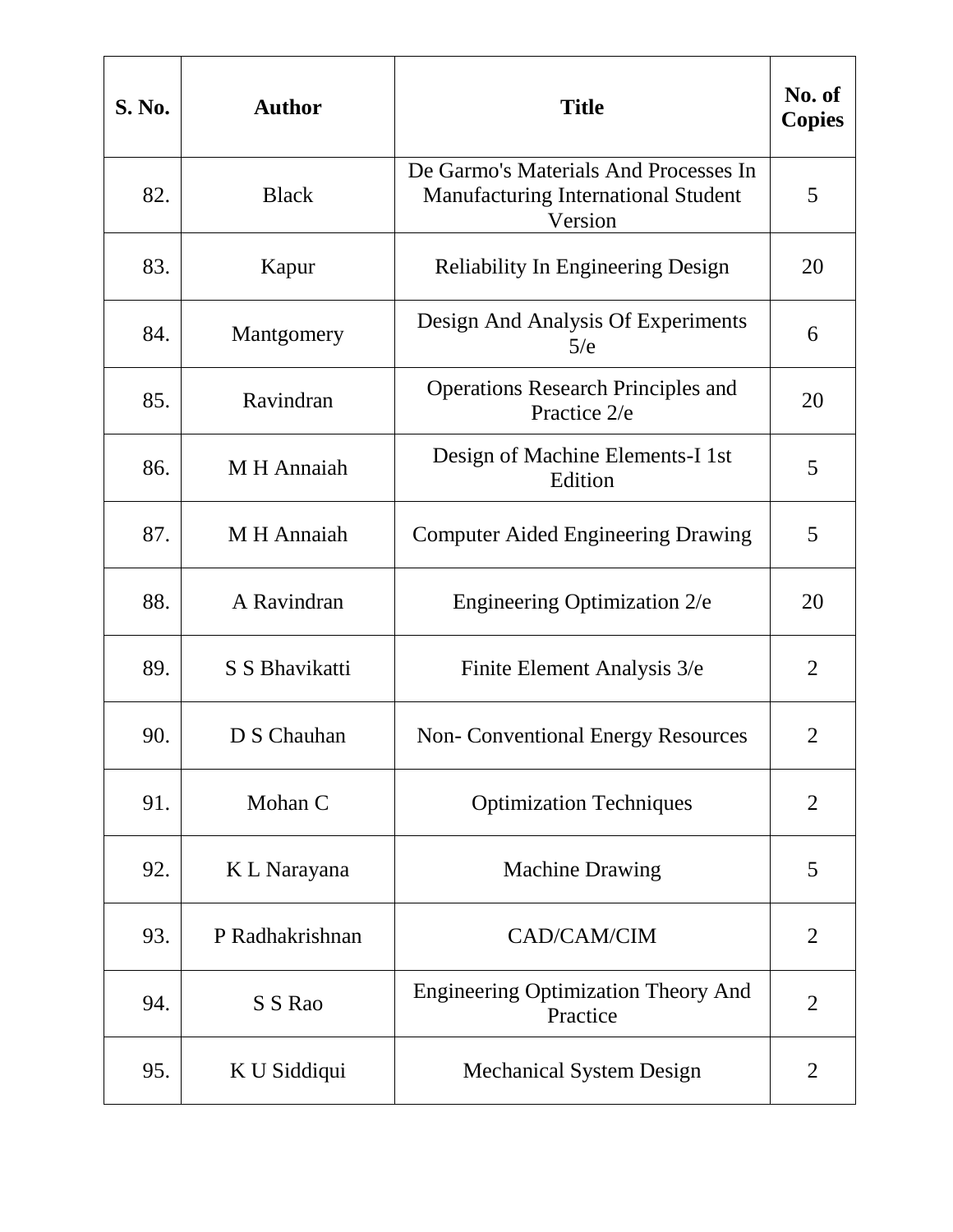| <b>S. No.</b> | <b>Author</b>     | <b>Title</b>                                                                     | No. of<br><b>Copies</b> |
|---------------|-------------------|----------------------------------------------------------------------------------|-------------------------|
| 96.           | K Venugopal       | A Textbook of Engineering Graphics                                               | 2                       |
| 97.           | veenugopal k      | <b>ENGG Drawing +Autocad</b>                                                     | 2                       |
| 98.           | Dukkipati, Rao    | Product and Process Design for Quality,<br><b>Economy and Reliability</b>        | $\overline{2}$          |
| 99.           | K V Mital         | <b>Optimization Methods in Operations</b><br><b>Research and System Analysis</b> | $\overline{2}$          |
| 100.          | J S Rao           | Mechanism and Machine Theory                                                     | 5                       |
| 101.          | J S Rao           | Introductory Course on Theory and<br><b>Practice of Mechanical Vibrations</b>    | $\overline{2}$          |
| 102.          | J S Rao           | The Theory of Machines Through<br><b>Solved Problems</b>                         | 5                       |
| 103.          | U K Singh         | Problems and Solutions in Mechanical<br>Engineering                              | 5                       |
| 104.          | <b>Jim Browne</b> | Computer Aided Engineering and<br>Design                                         | $\overline{2}$          |
| 105.          | D D Chawathe      | <b>Handbook of Gear Technology</b>                                               | $\overline{2}$          |
| 106.          | Dukkipati         | Computer Aided Analysis and Design of<br><b>Machine Elements</b>                 | $\overline{2}$          |
| 107.          | I Moustapha       | <b>Concurrent Engineering in Product</b><br>Design and Development               | $\overline{2}$          |
| 108.          | J S Rao           | <b>Turbomachine Blade Vibration</b><br>(English) 1st Edition                     | $\overline{2}$          |
| 109.          | J S Rao           | <b>Advanced Theory of Vibration</b>                                              | 1                       |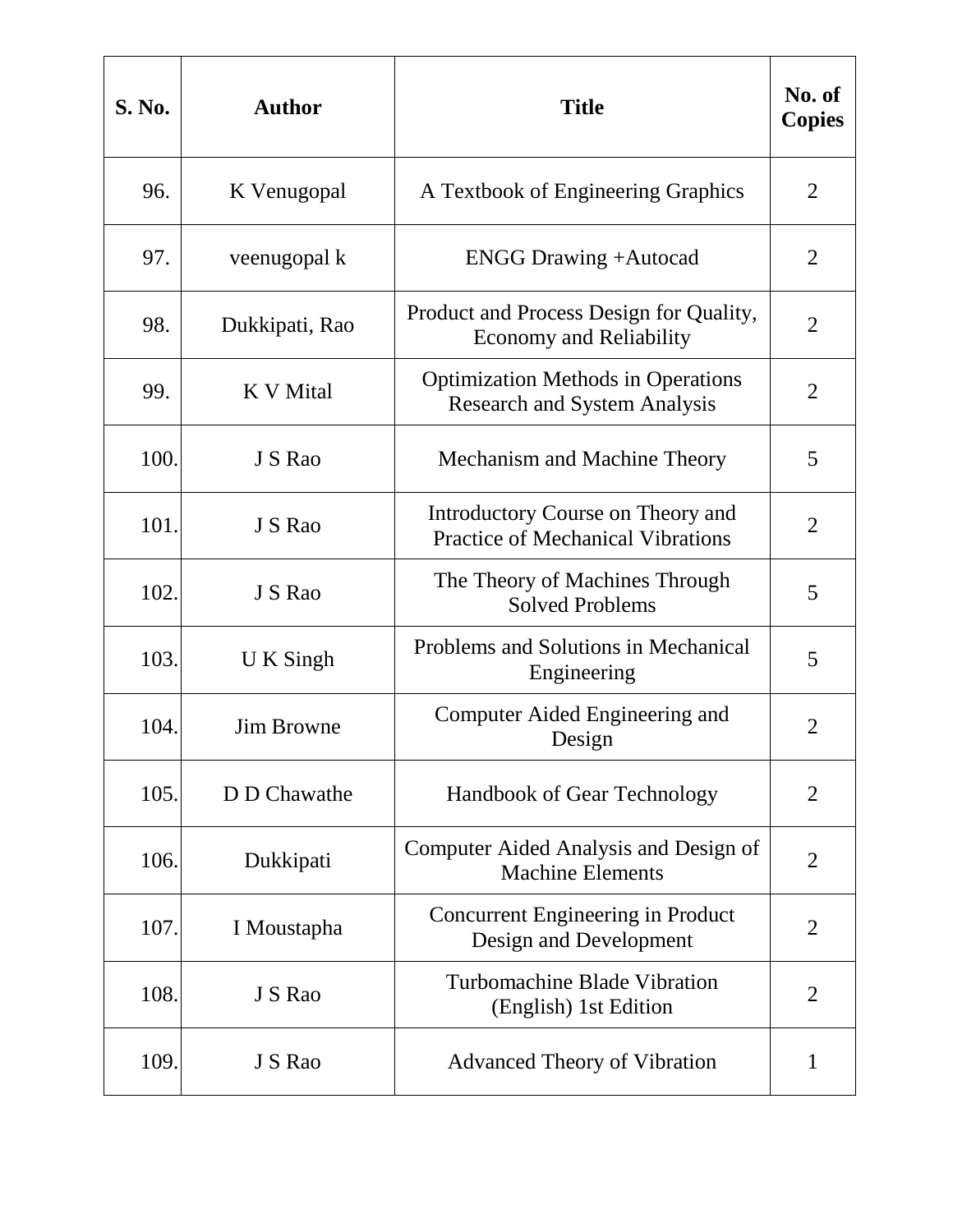| <b>S. No.</b> | <b>Author</b>      | <b>Title</b>                                                              | No. of<br><b>Copies</b> |
|---------------|--------------------|---------------------------------------------------------------------------|-------------------------|
| 110.          | Springer           | Optimization                                                              | $\overline{2}$          |
| 111.          | Springer           | <b>Vibrations</b>                                                         | 2                       |
| 112.          | Springer           | Introduction to Optimization                                              | $\overline{2}$          |
| 113.          | J S Rao            | <b>Rotor Dynamics</b>                                                     | $\overline{2}$          |
| 114.          | G K Sahu           | Pumps                                                                     | 5                       |
| 115.          | Iawe               | Wind Engineering: Retrospect and<br>Prospect Vol. I (English) 1st Edition | 1                       |
| 116.          | Iawe               | Wind Engineering: Retrospect and<br>Prospect Vol. II                      | $\mathbf{1}$            |
| 117.          | Iawe               | Wind Engineering: Retrospect and<br>Prospect Vol. 3                       | $\mathbf{1}$            |
| 118.          | Iawe               | Wind Engineering: Retrospect and<br>Prospect Vol. 4                       | 1                       |
| 119.          | Iawe               | Wind Engineering: Retrospect and<br>Prospect Vol. 5                       | $\mathbf{1}$            |
| 120.          | Iawe               | Wind Engineering Vol. VI                                                  | 1                       |
| 121.          | D Mukherjee        | <b>Fundamentals of Renewable Energy</b><br><b>Systems</b>                 | 5                       |
| 122.          | Larry B Barrentine | An Introduction to Design of<br>Experiments                               | 5                       |
| 123.          | Allan D Kraus      | Introduction to Thermal and Fluid<br>Engineering                          | 1                       |